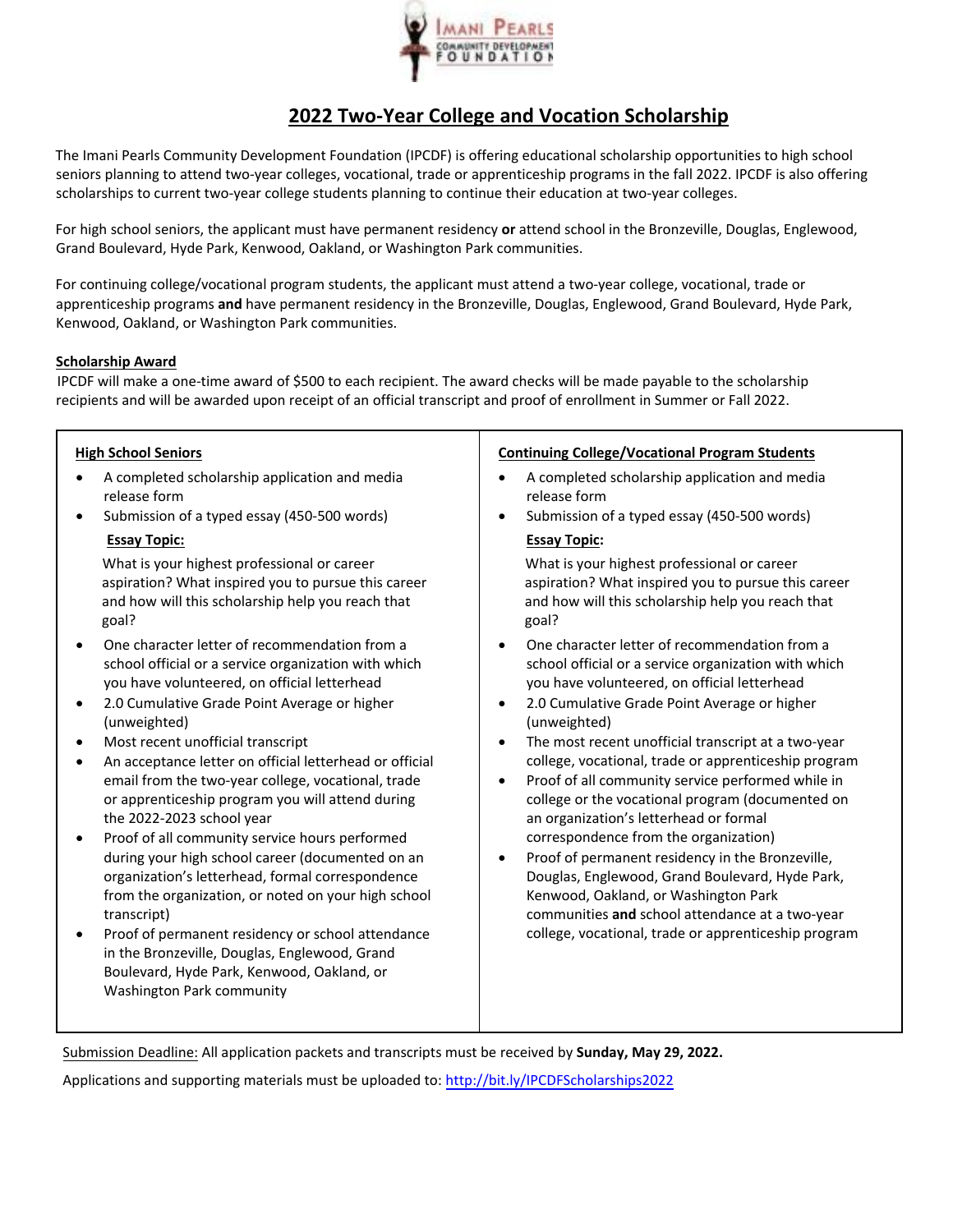

## **2022 Two‐Year College and Vocation Scholarship Application – High School Checklist**

Utilize this checklist to ensure your application packet is complete. Late or incomplete packets will be disqualified. Return this checklist with your application packet. The information below also serves as general guidelines to assist applicants in understanding the review criteria.

- 1.  $\Box$  A completed scholarship application and media release form
- 2.  $\Box$  A typed essay (450-500 words)

**Essay Topic:** What is your highest professional or career aspiration? What inspired you to pursue this career and how will this scholarship help you reach that goal?

The essay will be assessed on the following:

- Adherence to essay topic
- Favorable essay characteristics, such as compelling, interesting, and engaging
- Spelling and grammar

 $3.$   $\Box$  One character recommendation letter, on official letterhead, from a school official or a service organization with which you have volunteered

- 4.  $\Box$  A cumulative 2.0 Grade Point Average or higher (unweighted)
- 5.  $\Box$  The most recent unofficial transcript

6. □ A copy of an acceptance letter on official letterhead from the two-year college, vocational, apprenticeship or trade program you will attend

7. □ Proof of all community service performed during high school (documented on an organization's letterhead, formal correspondence from the organization, or noted on your high school transcript)

8. □ Proof of permanent residency or school attendance in the Bronzeville, Douglas, Englewood, Hyde Park, Grand Boulevard, Kenwood, Oakland, or Washington Park community